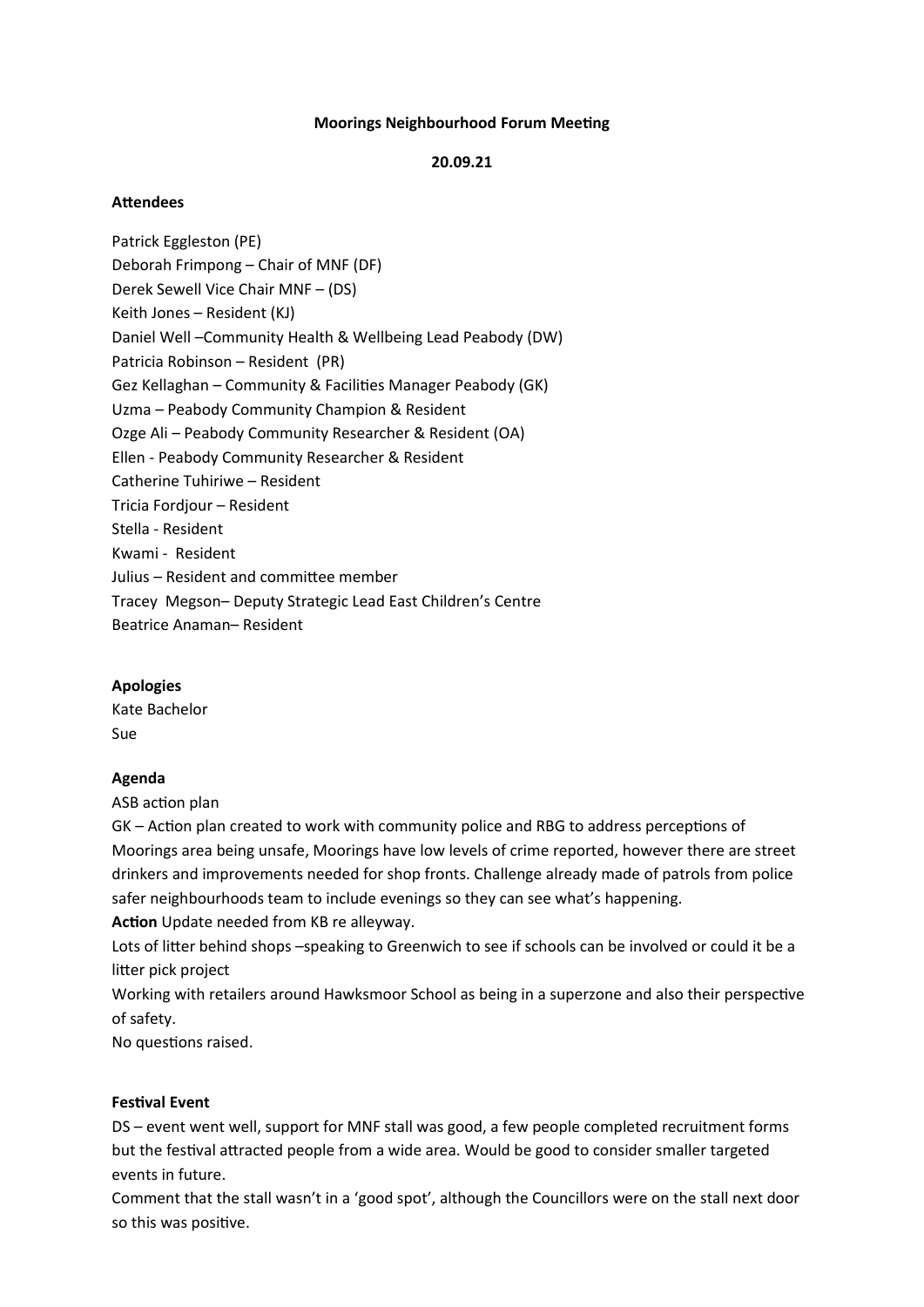GK – Peabody looking at Halloween event at Tump 53 end Oct and Parents Forum in mid Oct so opportunity for publicity for MNF then. Also probably a Xmas event in the Town Centre. Need volunteers at the meeting to support/lead on these events

DF - Was part of the group to plan the event, 18 months in planning for event . Good turn out and at Peabody stall for 2 hrs and people were still coming at 7pm. Weather was good and people were able to get out, feedback was good, there were long queues for food but this will be addressed for next year. Overall v. positive day DF to get figures for attendance. Equipment was available and set up and this made it easier.

## **License Application**

DS - Opposing Morrisons serving alcohol from 6am – midnight both in store and in the petrol station, Licensing sub committee meeting Wed 6<sup>th</sup> Oct, 10.45am, anyone interested in passing on thoughts and views please do to DF asap. DW – confirmed you have to request to attend its not an open to all public meeting.

**Action** DW to send further information to DP.

## **Walk & Talk 27.09.21**

DF – this is arranged by The Waterfront , a company called Soundings who are commissioned to understand assets of Central and West Thamesmead, waste land that cannot be built on but can be developed. Lots of plans for new flats nearer town centre, one person can't make the 27.09.21 date so may be moved. Open meeting for interested residents who are part of this forum, walk will be nearly 3 miles starting from outside former Bed shop in Thamesmead.

Questions – Why are shops all shutting by Wilkos? Argos has closed and Wilko's is going.

**Action** GK to ask commercial manager for update at next meeting.

Argos has been moved into Sainsburys Abbey Wood

**Action** DS to share more info once date is confirmed

\*\*\*Meeting confirmed for 27.09.2021 at 5pm from the old bed-shop\*\*\*

# **Changing Rooms**

 $KJ$  – good meeting and outline drawn up that Sue has circulated – the more ambitious we can be at this stage is a good idea to ensure we get some of the things we want. Ideal outside gym, and outside seating, open toilets with access from inside. 8 changing rooms currently, Bernard suggested making 2 out of 4 and keep showers were they are and 4 changing rooms should be sufficient to needs, this frees up internal space and if toilets and 4 changing rooms are removed this would give space for café with bi fold doors to outside space. Decisions will be made depending on cost, roofing may need replacing and made secure. Remove barbed wire and extend storage, or put a container in outside yard to store spots equipment as a cost effective solutions. Lots of potential and a form has been shared on social media to gather more thoughts. KB has a better understanding of feasibility study. Fisherman would like access to toilets and are keen to see the building looking good and a usable feature in the park.

Patricia – would it be worth applying to the Big Lottery Fund to meet some costs –

KJ - KB is the best person to look at funding. Could local contractors and suppliers support (like DIY SOS) are there tradesmen who would volunteer time.

Stella – have baby changing facilities and disabled toilets been considered?

KJ – this tends to be included in standard design practice these days.

DW – Actions was to get views from local residents soso if anyone has thoughts please share with Sue.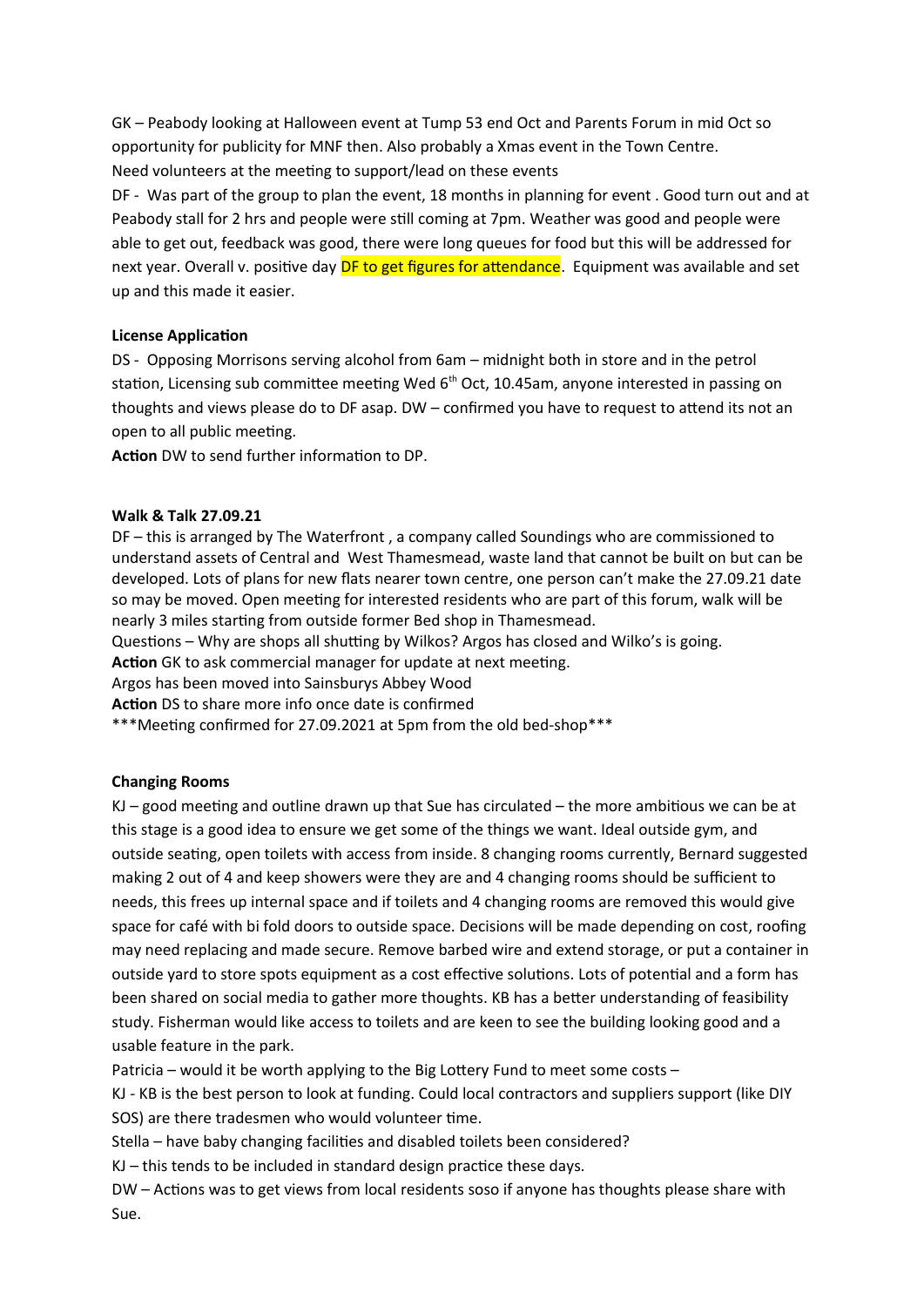GK – KB has 10Kfrom councillors for feasibility and once have ideas then will give it to architects to cost, and is contacting the councillors to see how soon this 10K has to be spent.

UA - sub group has been created to work on project, Sue was organising.

KJ is Vice chair for this sub group.

# **Updates from Moorings Community Researchers**

OA – recruited new members and have completed research regarding new social club working with DS and DF closely.

DF – thanked Ozge and Ellen for support with the Festival and has monthly meetings with them DS – Ozge has offered to run some 'Tidy Central Thamesmead' please help on 2 Sundays in October, 10 and  $24<sup>th</sup>$  10 – 11am front of school of Dance Byron Close. DS has leaflet

Ozge has arranged for free teas and coffees from Diana café for anyone who helps with the litter picking.

DS – GK can we borrow litter pickers for the events?

KJ – we can speak to Steve Pike as he has given some in the past and GK suggested direct contact rather than through Peabody.

DS – RBG has tight guidelines and took 5 weeks to send 1 litter picker and requires a sign up long term to receive.

**Action** – KJ to contact Steve Pike and arrange where to collect, (DF or Ozge happy to hold them)

## **Greenwich Planning Alliance update**

DS – Want to have some say in planning that happens locally , have been opposing Morden Wharf a 35 floor tower in the other end of Greenwich for various reasons. If anyone ahs an interest or background in planning please join, the meetings are once every 2 months.

## **Help with delivering cards**

Ozge and KJ happy to do this, DS – no urgency to get them out, if anyone on this call wants to help please do so by delivering to cover their block/street maybe have an event where group meet on a Saturday morning perhaps to go out and deliver together. Ozge – can we do this when doing the Walk and Talk? DS - going to be hard to actually deliver them will confuse things but definitely can hand them out to as walking to passer bys. People need to pledge their street/area so there isn't duplication, DS has a map to plot what's been covered. Patricia can deliver in Cole Close. Ellen will do Waterfields. Ellen will do Greenhaven Drive.

**Action** DS to contact KJ and Ozge to arrange a time to do this.

## **AOB –**

DW – next round of community fund opening in Oct and open to residents to apply 12.10.21 Q&A sessions people can book on to ask Q's before submitting funding bid. **Action** - DS to share info.

KJ – part of ASB there was a street light review mentioned previously, where are things now we are coming in Autumn and lights coming on earlier in the evening. GK all streetlights have been mapped and some have been repaired, however some bulbs need replacing with the new type. KB has full update, there is a full list of 'ownership' between RBG, Peabody and Highways. KJ – have UK power networks completed replacing old posts with the new ones?

KJ – **Tidy Central Thamesmead** – something said about working with schools to get pupils more conscious of litter, Woolwich Poly pupils who get the bus into the town drop their litter every morning after going to Greggs KJ has raised this with the headmaster but not had a reply. Woolwich